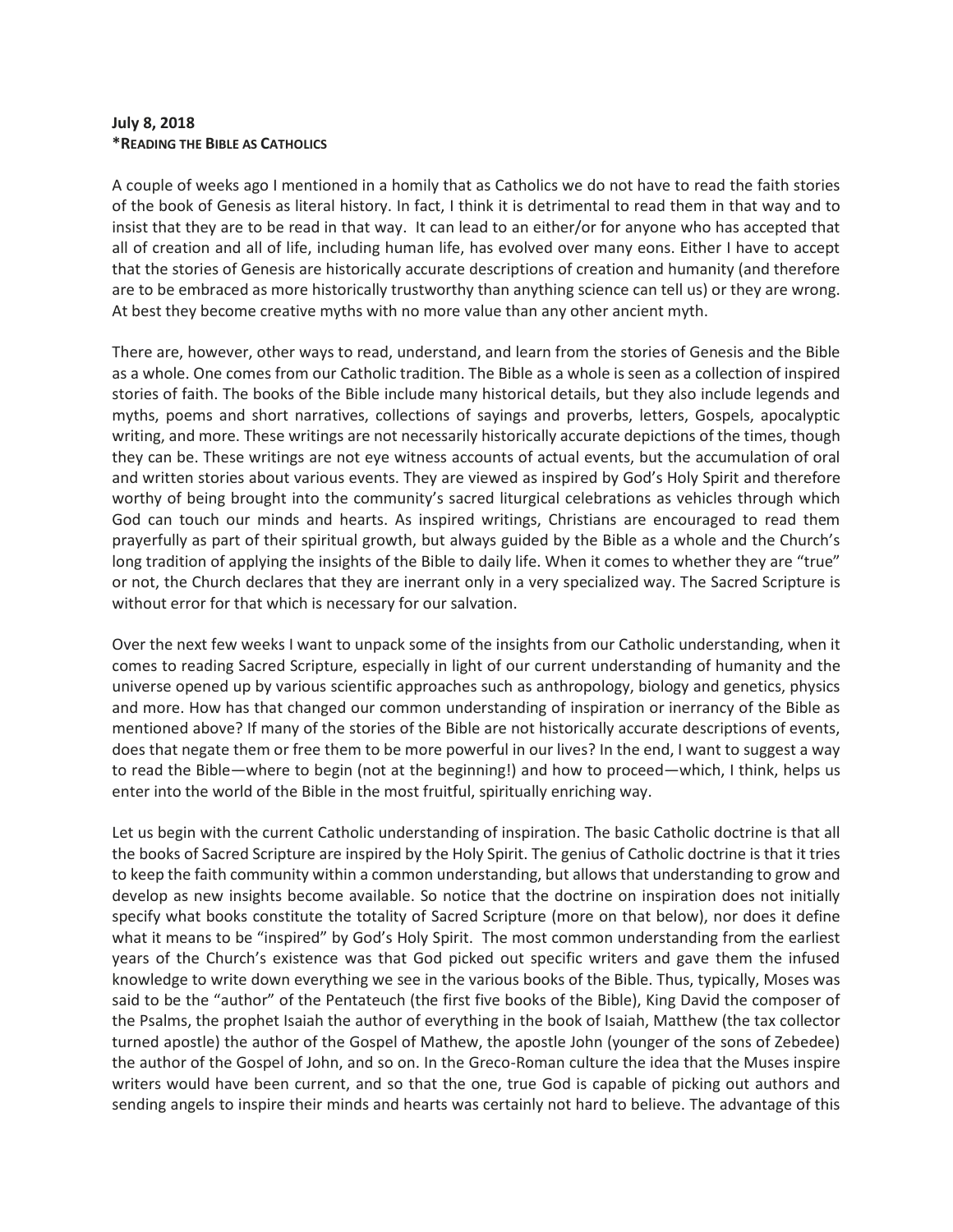traditional view was that it guaranteed that many of the events in the Bible were written down by an eye witness. It also gave a very clear reason to accept all that was written in the Bible—that is the way God wanted it. In turn, to not believe in what was written in the Bible as both historically accurate and true was seen as not believing in God or God's wisdom. Is there another way to understand inspiration?

Let us begin with an understanding of how various writings became part of Sacred Scripture. For the Old Testament it might seem as though it was fairly easy—just take over all the books accepted by the Jewish faith as inspired. Or, more specifically, try to figure out which books of Scripture would have been accepted as inspired during the time of Jesus (and so accepted by Jesus) and you have the First (or Old) Testament. But Scripture was not written as a complete book. Various writings were on scrolls. Scrolls might contain what we would consider a "book" of the Bible (such as Isaiah or Genesis or Exodus or the Psalms) or a few "books" brought together (especially some of the shorter books of the prophets). One did not go to one book to read all the various inspired writings. You had to sort through a number of scrolls and there was no necessary order to them. There were also scrolls of writings that never made it into either the accepted Jewish Sacred Scripture or accepted Christian Old Testament, which were used by various Jewish communities of faith. Add to that the fact that there was a more ancient Masoretic (Hebrew) text for the various writings on the scrolls and a later Septuagint (Greek) text, with the latter having more writings and some additions to the more ancient texts.

All this comes to a head, when the Jewish community and the Jewish-Christian community completely split apart in the latter part of the first century. As well, scrolls began to be replaced by indexes that were more like our current understanding of a bound book, and so an order had to be given to all the books which were considered inspired Scripture. The end result was our current Jewish Scripture and Christian Old Testaments (plural is deliberate). While they are mostly similar there are differences. The Jewish community accepted only the writings that had Masoretic texts and so there are fewer books in "their" Bible than the Catholic one, which accepted the more expanded Septuagint version. Also, the Jewish community arranged the order of the books into what is called, in short, the Tanakh (spelled various ways). This is a made-up word connecting the beginning letters of each part of the Jewish Scripture: T for Torah (the "Law" or the first five books also called Pentateuch); N for Nevi'im (the "Prophets"); and K for Ketuvim (the "Writings"). Notice the order. The Jewish Sacred Scripture ends not with the prophetic books but the wisdom and writings about the people of Israel.

The early Church's understanding of what constitutes the Old Testament included all the books of the Jewish Scripture and also the additional ones that formed part of the Greek-translated Bible called the Septuagint. As importantly, and maybe more importantly, it also arranged these books in a slightly different and five-part order: The Pentateuch (same first five books), the Historical Books (which continue the history of Israel), the Wisdom books (Psalms, Proverbs, etc.), then ending with the Prophetic books. This was the common Christian understanding of the Old Testament until the time of the Reformation. Luther, in fighting against the role of papal authority and for the authority of the Sacred Scriptures, saw the additional Old Testament books that were not in the Scriptures of the local Jewish community of his time as an example of papal hubris, adding to what was the "correct" number of Old Testament books. In actual fact, as mentioned above, Luther was the one who was changing the long-accepted Christian understanding by eliminating books that had been part of the inspired Christian Old Testament.

Why is any of this important when it comes to the question of inspiration? Because the Christian understanding is that the books of the Bible are inspired for our salvation. We read, interpret, and use them differently than we do any other literature. It is important, then, to define the limits of that inspiration. Secondly, we believe the Scripture as a whole is inspired, not just the individual books or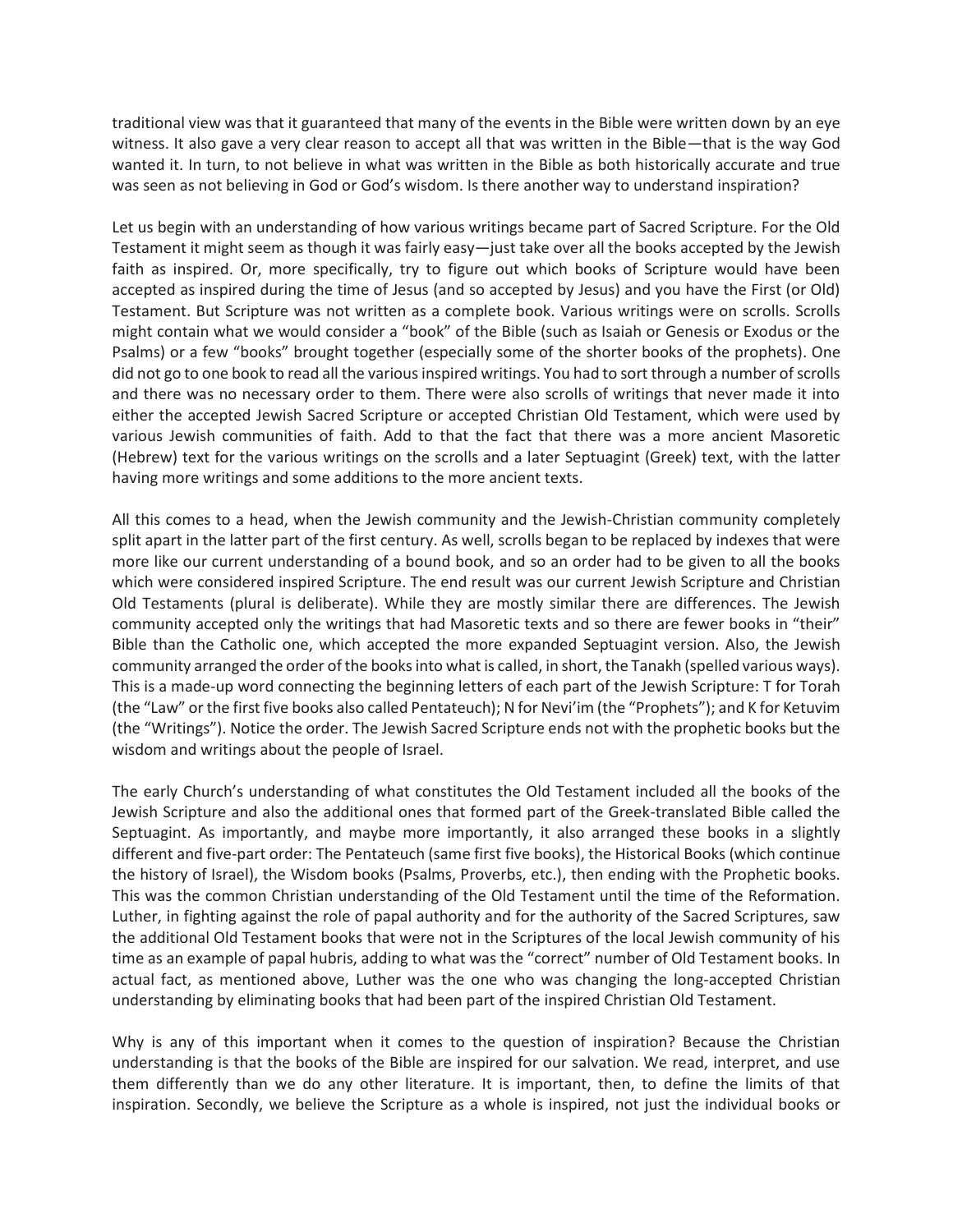writings within the Bible. We enter into the world of Scripture with an understanding that there is an inner unity to the whole of Scripture. As Catholics we do not play one passage off against another but include all insights, all passages, and look for ways they can be interpreted as a whole. An example of this, is the very order of the books of the Old Testament. By ending with the prophetic writings, the Christian order of the books suggests that there is yet to be a fulfillment of the promises given to the people of Israel. For Christians, The New (or second) Testament becomes the vehicle for understanding that fulfillment, without nullifying anything that was written in that first (Old) Testament. That is part of the inspired nature of the Bible for Christians.

What about the New Testament? How did the Church come to designate which books are part of the New Testament and therefore are to be read as inspired Scripture? And what if (almost certainly) very few books of the Bible were written by the authors traditionally assigned to them—and so the idea that God directly inspired one author per book loses its meaning—how does that change our understanding of inspiration. More next time.

## **JULY 15, 2018 \*READING THE BIBLE AS CATHOLICS**

Last week I began exploring what it means from a Catholic perspective to say that the books of the Bible or the Bible as a whole is "inspired by God," if we no longer need to believe in the more ancient view that God directly dictated all the words of the Bible to various distinct authors, who in turn put them into the form we have today. I looked at how the writings of the Old Testament became settled as the ones that were to be considered part of the official Sacred Scripture. It turns out that our Catholic understanding of what constitutes the Old Testament is a bit different from the Jewish understanding of what constitutes their Sacred Scripture. Yet both believe their version of Scripture to be inspired. That already suggests that inspiration isn't simply a process of dictation of words from God to human beings, but a much more communal, more complex process. The whole community plays a role in what is accepted as authentic writings of Sacred Scripture and therefore what can count as inspired by God.

We find the same is true of the New Testament writings as well. While certain writings were accepted fairly quickly as inspired Scripture—some of the Gospels, some of Paul's letters, the Acts of the Apostles others took much longer before being more universally accepted as inspired writings and therefore to be read by all the Christian communities when they gathered for worship and put into any official compendium of Sacred Scripture. Examples of some that took longer include the Gospel of John, the Letter to the Hebrews, the Book of Revelation, and some of the non-Pauline letters. Various communities would circulate the writings and use them in their gatherings. At first there was no agreed upon list of Sacred writings. In the second century certain teachers such as Marcion argued that some of the accepted writings were not truly inspired and therefore were not to be used by the community. Others, especially those we now designate as Gnostics, argued that many of the writings not accepted by most Christian communities should count equally as inspired Scripture because they gave those with special abilities of interpretation a deeper access into the mystery of salvation. It became necessary, then, to more carefully define what was "in" and what was "out" in terms of the New Testament. By the end of the 3<sup>rd</sup> century, most of what we consider the current New Testament was accepted by a large majority of Christian communities, though some still disputed the Letter to the Hebrews (because it was not written by Paul), the Gospel of John (because it seemed too Gnostic to some), and others.

Looking at this history of the formation of what is called the canon of the Bible clearly highlights its complex process. Looking at that process from our 21<sup>st</sup> century vantage point we now know that even the accepted Gospels and letters are products of a longer history. We no longer presume that one of the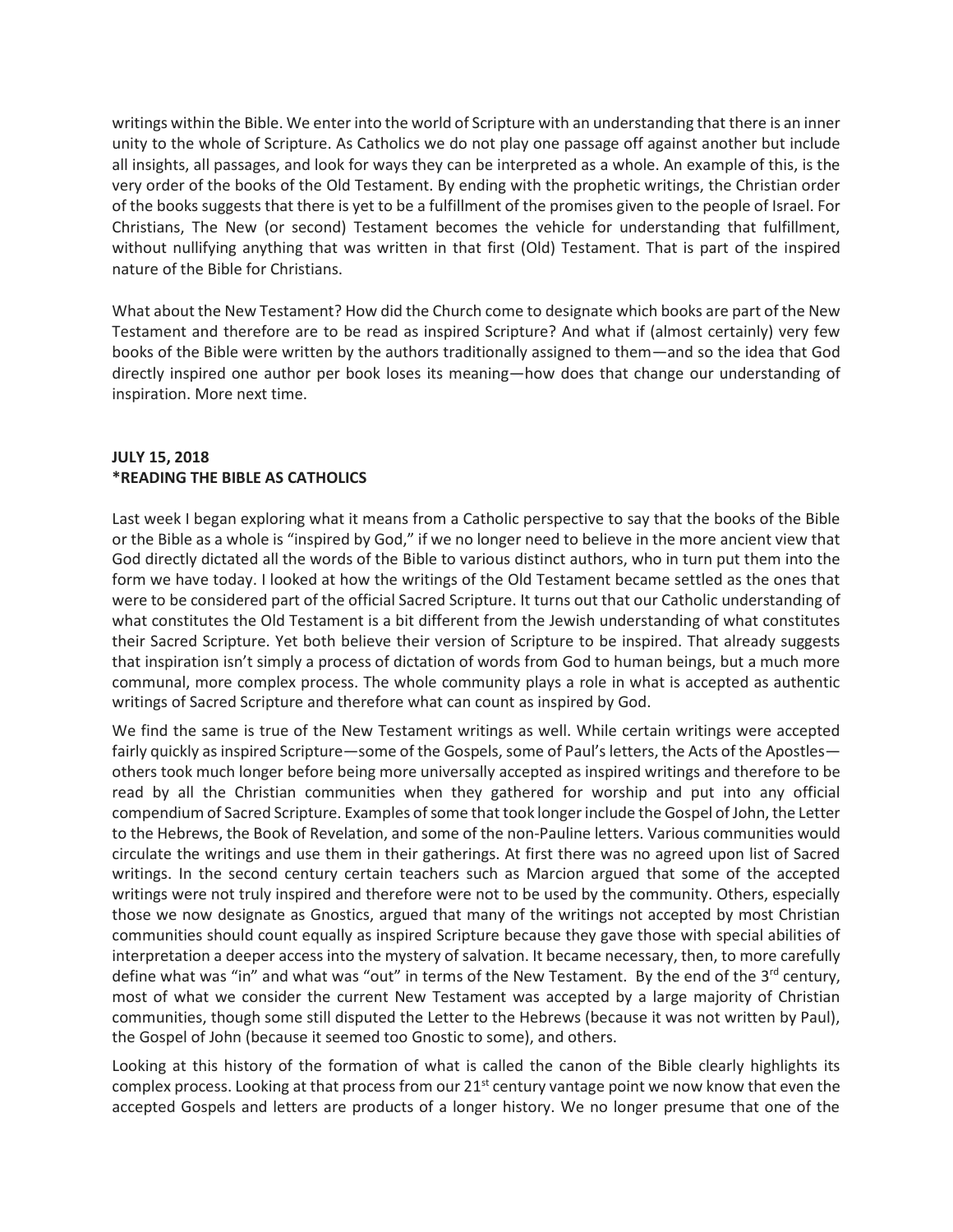apostles wrote the entirety of the Gospel attributed to them. We no longer presume that all of the letters attributed to Paul were necessarily written by him alone. Yet we consider the whole of the writings of the New Testament to be inspired by the Holy Spirit and so can be and are to be used by the community of faith in its worship and in understanding the mystery of salvation. In other words, inspiration was not some whispering in the ear by God to a certain few authors. Inspiration was the faith community's recognition that what a certain writing contained was both compatible with the faith tradition that had been handed down and helped to capture the heart of that faith tradition for future generations. It is of no concern that Moses did not write any of the books of the Pentateuch or that the apostle Matthew probably did not write the Gospel of Matthew. What matters is the decision of the faith community, tested over time, about how universally the writings were accepted. That allowed a particular writing to be recognized as inspired by God and to be included in the canon of Scared Scripture and used by the community in its worship and faith life.

From a Catholic perspective, it is only with the Council of Trent in the 16<sup>th</sup> century that the Church officially named the full and complete canon of inspired Sacred Scripture, in order to respond to certain Reformers who threw out some of the heretofore agreed upon Old Testament books (such as the Book of Wisdom) and certain of the New Testament books (such as the Letter of James). To say that a writing of Sacred Scripture is inspired is to say that it is part of the Church's core Tradition. It is to be used in the community's worship, become part of individual and group uses of the Bible, used with all other books of the Bible to try to give authentic interpretations to the doctrines of the faith. The Catholic Church does not have a doctrine as to how God so inspires these words, although it has come to understand that the simplistic idea of direct and immediate inspiration does not have to be promoted. The inspired Scripture does not stand apart from or above or outside the Church as a whole, because before there was an agreed upon set of Sacred Writings, there already existed the Church. Rather, our inspired Scripture sits at the core, at the heart of the Church, ever inspiring it to renewal and deeper understanding of the mystery of God's saving grace at work.

Next week I will look at what it means to call the Bible "without error" from a Catholic perspective.

# **\*SUNDAY'S GOSPEL**

Take a look at today's Gospel. It is the inspired story from the Gospel of Mark in which Jesus sends the apostles out two by two to essentially do what he had been doing—showing that the kingdom of God can break the power of evil, heal the sick and bring hope to those who are open to it. What is inspired? Is it the style of Mark's writing? No. In fact, his Greek is not that elegant. Luke is much better at writing. Are the facts of the story inspired and therefore historically accurate? Not necessarily. Both Luke and Matthew take this basic story and change some of its details here and there to bring out a deeper understanding of what Jesus was trying to do. Is it because the author (traditionally connected to the person called "John Mark" in Paul's journeys) knew both Paul and Peter personally and so had intimate second-hand knowledge of all that happened in Jesus' life? No. We really don't know who put the Gospel of Mark together.

It is not a matter of what is inspired, but that we accept it as part of the inspired Word of God. This allows us to gather on Sundays, like today, and take a small excerpt from the Gospel and connect it to a passage from the Old Testament from Amos about how prophets who bring God's word to the community are often not accepted. In turn, this lets us meditate on our own lives and instances where maybe we were misunderstood or tried to do something good but people took it in a wrong manner. To know that this happens as part of being a disciple of Jesus helps us from becoming discouraged. Because it is inspired Scripture, it allows us to bring that story of faith into prayer, imagining ourselves with Jesus in that story, hearing him talk with us, sending us out, encouraging us—and then connecting that to some situation in our own lives.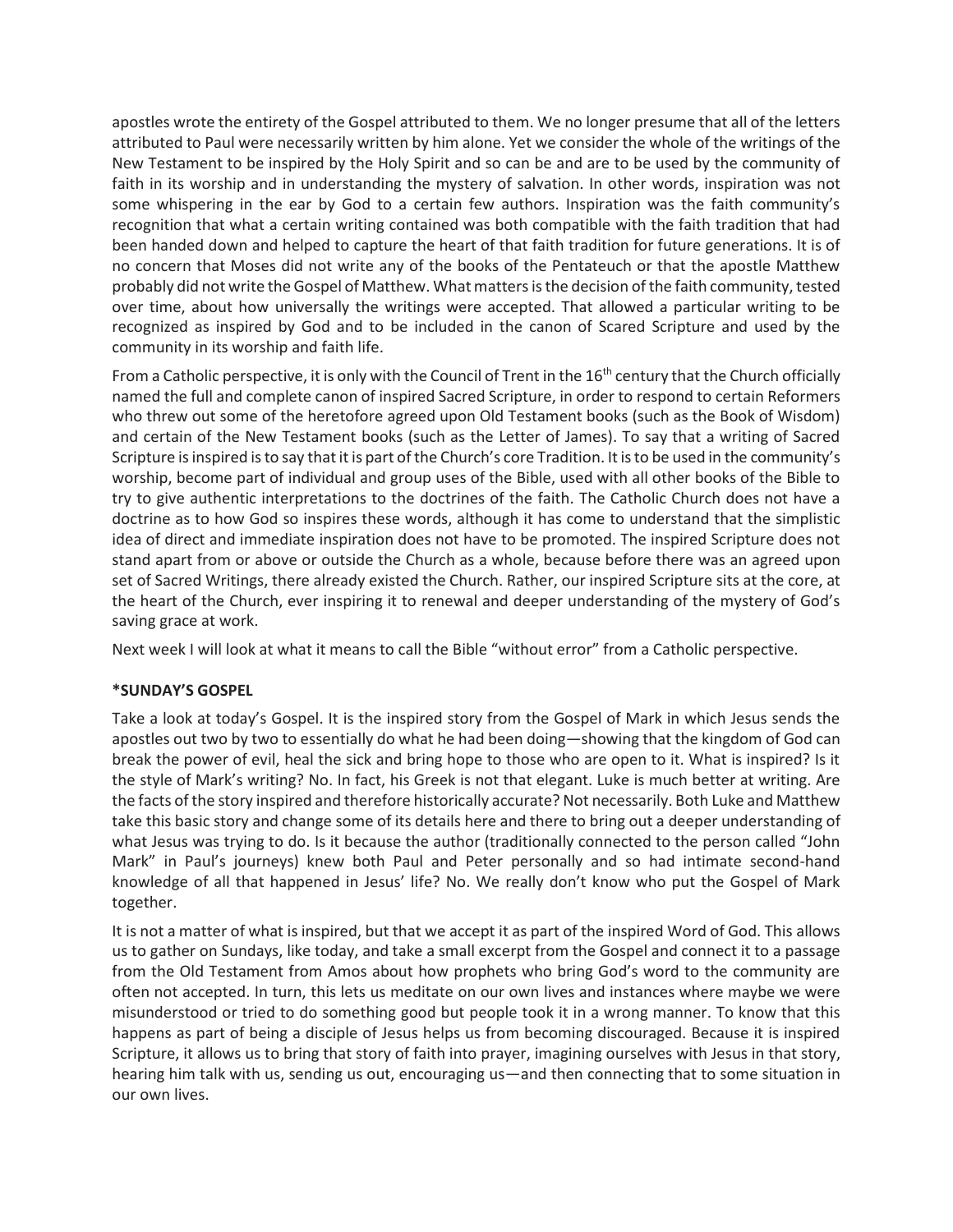In the end, because it is part of the inspired Sacred Scripture, this Gospel—all of Scripture—can be read and meditated upon and used for our spiritual growth and good.

## **JULY 22, 2018**

#### **\*READING THE BIBLE AS CATHOLICS (continued from last week)**

Over the last two weeks I have suggested that a Catholic understanding of the inspiration of Scripture comes down to how the Church accepted or rejected certain writings as part of the canon (the officially accepted writings) of the Old and New Testaments. The Church does not define how inspiration happens, only that certain books are inspired Sacred Scripture. But this leads to a second, and for many, a more difficult question. If they are inspired by God, then why do they seem to contain so many historically inaccurate facts? Why do two Gospel versions of the same story have at times small, at times significant differences as to what exactly happened? In short, how can we say the Bible is not only inspired Sacred Scripture but "without error"?

These question caused relatively few problems throughout the course of Christian history. The fact that the Bible was inspired was enough. God must have a purpose in allowing these discrepancies. Or, there really aren't discrepancies; only a lack of human understanding about how we are to understand them. If the Bible says the sun literally stood still for almost a day in order to help the Israelites defeat their enemies, it must have been so. If the Bible says that creation happened in six days, then that is simply to be accepted in faith. One way around these difficulties was to interpret the Old Testament through the lens of the New Testament. It did not matter, then, if something did not make perfect sense in the Old Testament, if one could find a way to relate the passage to Christ and the salvation we have in Christ Jesus. Theologians used their creative imaginations to find all sorts of ways that the Old Testament writings seemed to prefigure or point to something of Christ. We see this already in St. Paul's letter to the Galatians, where he completely reverses what the Old Testament Scripture actually says. He connects the covenant with Israel to Hagar, the slave woman or concubine of Abraham, rather than to Sarah, the freeborn wife of Abraham. This then allows him to call following the Mosaic law and its practices such as circumcision, a type of slavery and to exalt the freedom Christians have in Christ. Theologians in the early centuries followed suit and creatively reinterpreted the images and stories of the Old Testament in ingenious ways to connect them to Christ.

For most of Christian history, then, the Bible was not read for its history (though most would have accepted that what it said is historically accurate), but as the inspired source for images and doctrines and understandings of the salvation Christ achieved for us. In its liturgies the Church felt free (and still does) to skip over awkward verses and connect passages that were not initially intended to be connected. To say that the Bible was "without error" meant that everything in the Bible was intended to be used to discover the deepest truth of salvation in Christ. This all comes to a head in the modern era as historians and then archaeologists, anthropologists and other scientists begin to question the value of the Bible for their disciplines. They were discovering scientific "truths" that seemed to directly and indirectly contradict some of the events of the Bible. As these modern disciplines start to challenge what they called the errors of the Bible, a counter reaction occurs. This was felt very acutely in many of the Protestant Churches, because, for them, trusting the authority of the Bible was what differentiated the correctness of their faith from the "errors" of the Catholic Church which relied on a human source of authority (pope and bishops) rather than what seemed a supernatural one (the inspired and inerrant Bible).

What is called a "fundamentalist" understanding of the Bible is one of the results of this challenge to Biblical truth. Although there are many variations of fundamentalism, they usually agree on the fact that the Bible is directly inspired by God and the Scripture is therefore without any historical or factual error.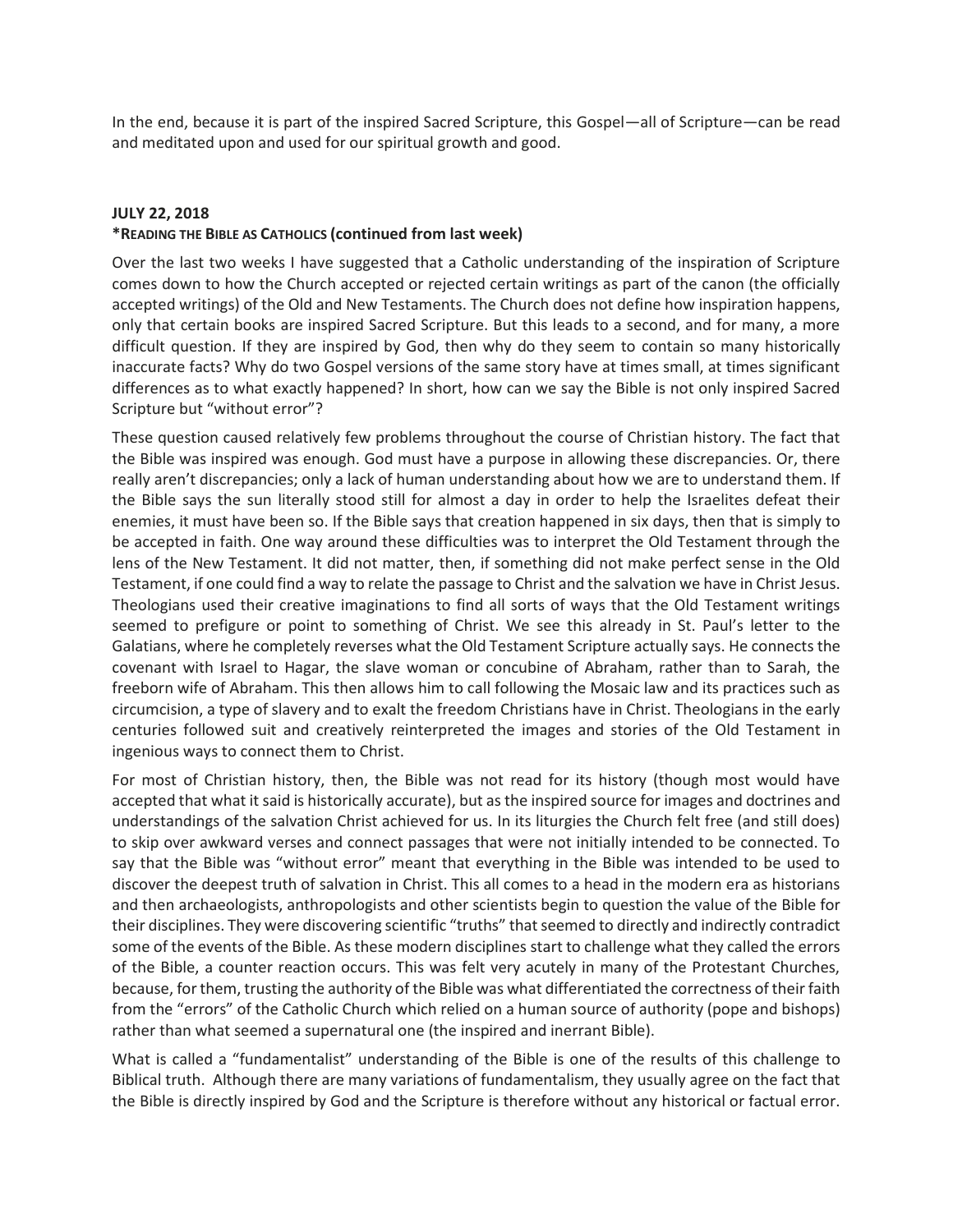As a result, those who accept the designation "fundamentalist" usually insist on the scientific correctness of the Genesis version of creation, though some are willing to modify it and see in the term "six days" a metaphor for various stages of development. Each of Jesus' miracles is to be taken as an intervention by God over and above the natural laws of the world, and so on. What ends up happening in many quarters is an opposition between the "truth of science" and the "faith of religion," as though the two are somehow contrary to one another. At best this opposition leads to an agreement that science can say very little about the fundamental assumptions of faith and faith has no say over the tenets of science. At its worst it leads to a dismissal by science of all faith-based assertions (turning the Bible into a collection of myths and fairy tales), and a scorn by people of faith for anything that seems to undercut the truth of Scripture (and so dismissing the age of the universe or evolutionary theory, and so on).

In the late 18<sup>th</sup> century and throughout the 19<sup>th</sup> century the Catholic Church went through its own period of a type of Catholic fundamentalism that culminates in the anti-Modernism decrees of Pope Pius X in the early 20<sup>th</sup> century. This included an "Oath against Modernism" which had to be sworn by all clergy, pastors, confessors, preachers, religious superiors, and seminary professors of philosophy and theology. Reading the oath today you can see the underlying worry about the new ideas that were coming into play in history and the sciences in terms of how they impacted the understanding of our faith and interpreting Sacred Scripture. Even as late as the 1950 papal encyclical by Pius XII, *Humani Generis* ("On Human Origins"), you see in the Catholic teaching office a very cautious approach to some of the findings that were emerging regarding the origin of the universe and the evolution of the human species. It is only with the Second Vatican Council (1962-1965) and its aftermath that the Church's official magisterium seems to value and embrace some of the insights of contemporary science. And it is with the last three popes— John Paul II, Benedict XVI and Francis—that the papal teaching has endorsed evolutionary theory as beneficial to our understanding of God's creation, as long as we do not lose the sense of the human soul as a unique, God-given reality within creation.

In other words, the Catholic Church, even in its official teachings, has slowly but steadily come to understand contemporary insights from science not as something to be feared but to be included in the common pursuit of truth. For all truth ultimately comes from God's design of the universe. We have nothing to fear, from any scientific "truth," even if some scientists interpret their findings in a non-theistic, deterministic way. The best of scientists admit that they start with certain assumptions that can not be proved/disproved, just as theologians admit that there is no definitive scientific proof of God's reality. All who seek a truer understanding of the workings of the universe are on the same quest, using different tools and methods, at times challenging, at times confirming aspects of each other's work.

This rapprochement with science and an openness to dialogue with all the disciplines of learning (sociology, psychology, history, literary theory, etc.), along with always interpreting Scripture from a nonfundamentalist point of view, allows a Catholic reading and understanding of the Bible that is very rich and fruitful. We can use the methods of literary and textual criticism without fear to see what they tell us about the actual text and writers and editors who might have contributed to the final text. We can use the methods of history and not worry, if it turns out that much of the written text of the Old Testament comes from centuries after the events described. The same calm, if much of what is written in the gospels are not direct descriptions of the reality as Jesus would have experienced it but reconstructions which highlight how Jesus' life and words are important for a later community which is putting the story of Jesus into written form.

As Catholics we take our cue for reading the Sacred Scriptures from the long history of the liturgical use of Scripture and the many spiritual traditions (especially monastic), where what counts is not some historical detail, but how the Church uses that portion of Scripture to bring out a deeper understanding of the mystery of salvation at work in the world. Given the above, next week we will see specifically what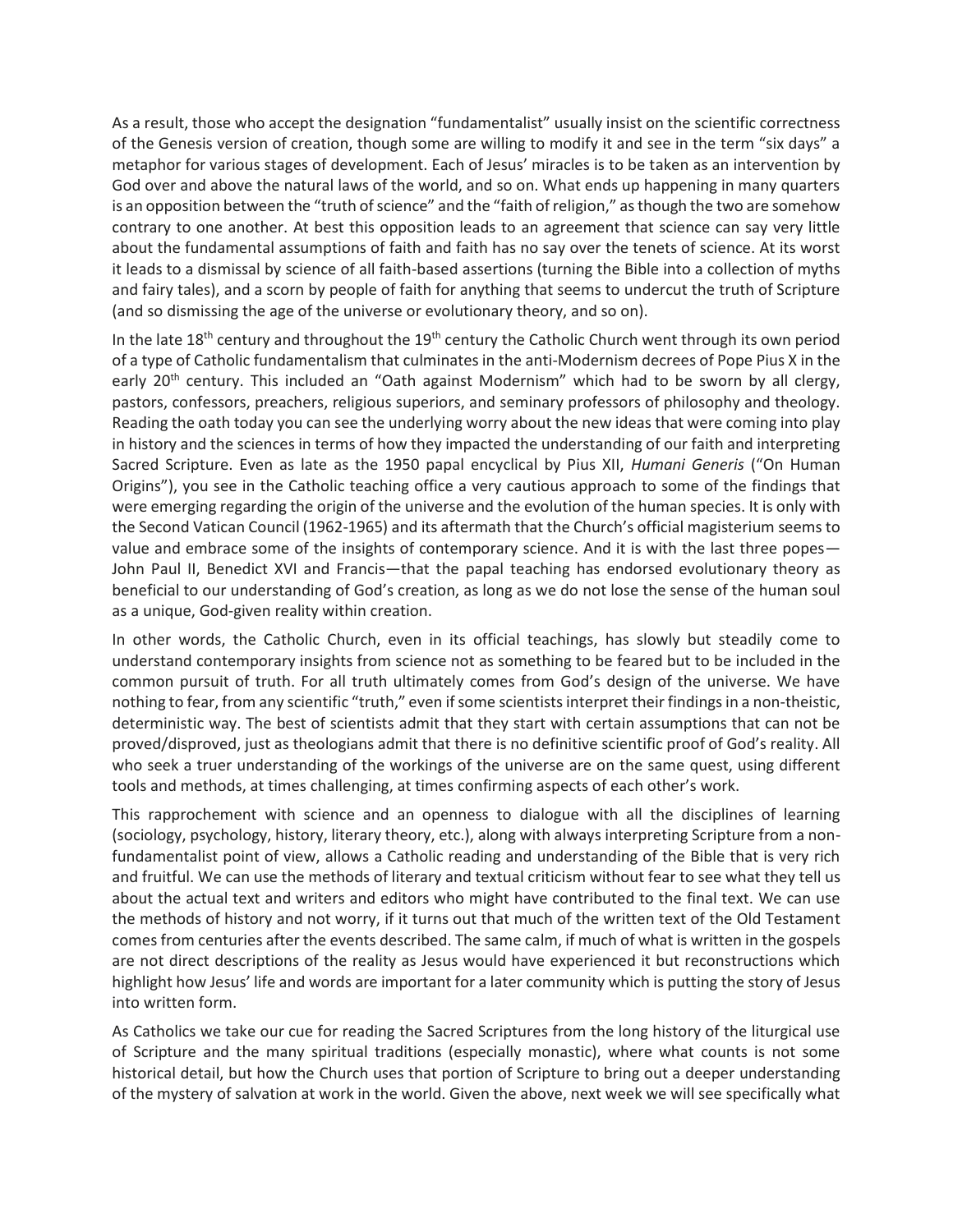the Catholic Church means by "without error." I will also begin to outline a method to read the Bible in an intentional way that begins not with Genesis, but with the Gospels and the Psalms.

#### **JULY 29, 2018**

#### **Reading the Bible as Catholics**

What, then, does saying that the Bible is "without error" mean for Catholics? The Second Vatican Council's Constitution on Divine Revelation (*Dei Verbum*) addresses this issue very carefully. A number of the bishops at the council were schooled in the anti-Modernist mode and were worried that, if the Council encouraged everyone to read the Scriptures people might interpret them in ways contrary to the magisterium of the Church. Others wanted to highlight the authority of the Bible as normative for all Christians, including Catholics, in order to create a more united connection to non-Catholic, specifically Protestant, Christians. The bishops discussed what it meant to say something was historically true or without error versus other understandings. In the end they carefully crafted the following definition of inerrancy for a Catholic understanding of the Bible (par. #11): *"Therefore, since everything asserted by the inspired authors or sacred writers must be held to be asserted by the Holy Spirit, it follows that the books of Scripture must be acknowledged as teaching solidly, faithfully and without error that truth which God wanted put into sacred writings for the sake of salvation."* What is without error is the truth necessary for our salvation. It leaves open all the many creative ways that the Catholic tradition has looked for truth in the Bible. If a particular way of reading the Bible or an interpretation of a Biblical book or passage advances one toward salvation and has not been forbidden by the Catholic teaching office, it is compatible with a Catholic understanding. If it is not necessary for our salvation, then one is free to use it or not in that way. If it harms our path toward salvation, it is not to be accepted or promoted.

This understanding frees us from the straightjacket of historical fundamentalism. The Bible is not without error in many cases when it comes to historical facts. And certainly it is not intended to be read as trying to give a scientific account of something. We are free to allow the Holy Spirit working within the community of faith to inspire many creative uses of Scripture. In the Catholic tradition a number of ways stand out and are recommended for use. The most prominent is the Church's liturgical use of Scripture. Building on the Patristic (the first few centuries of the Church) practice of finding inspiration and saving truth by reading the Old Testament in light of the salvation we know was achieved by the life, death and resurrection of Jesus, the Church pairs a Gospel passage on Sunday with an excerpt from one of the Old Testament books. This sets up a dynamic reading of both passages. We gain deeper insight into how Jesus both continues and fulfills, in his unique way, the covenant God has made with his people. There is a danger that can occur from this type of interpretation—to think that the Old Testament has no salvific meaning on its own. At its extreme it leads to believing that the God revealed in the Old Testament Scripture is somehow different from the God of Jesus Christ. This is not the Catholic understanding at all. The covenant God made with the Jewish people is still valid and a way to salvation. The books of the Old Testament can be profitable for our salvation, whether they are tied to the New Testament or not. All of Scripture, both Old Testament and New, contains truth necessary for our salvation. But it is profitable for that salvation, from a Christian perspective, to read Scripture from the vantage point of what Jesus Christ has already made possible for us and for all people.

A second time-honored Catholic method for reading, interpreting and allowing Scripture to lead us toward salvation is centering prayer. Certain phrases from Jesus' teachings (for example*, "Repent and believe in the good news"*), responses of people to Jesus *("Lord, leave me for I am a sinner"* or *"My Lord and my God"*, many others), portions of various psalms *("The Lord is my shepherd, I shall not want",* etc.), or really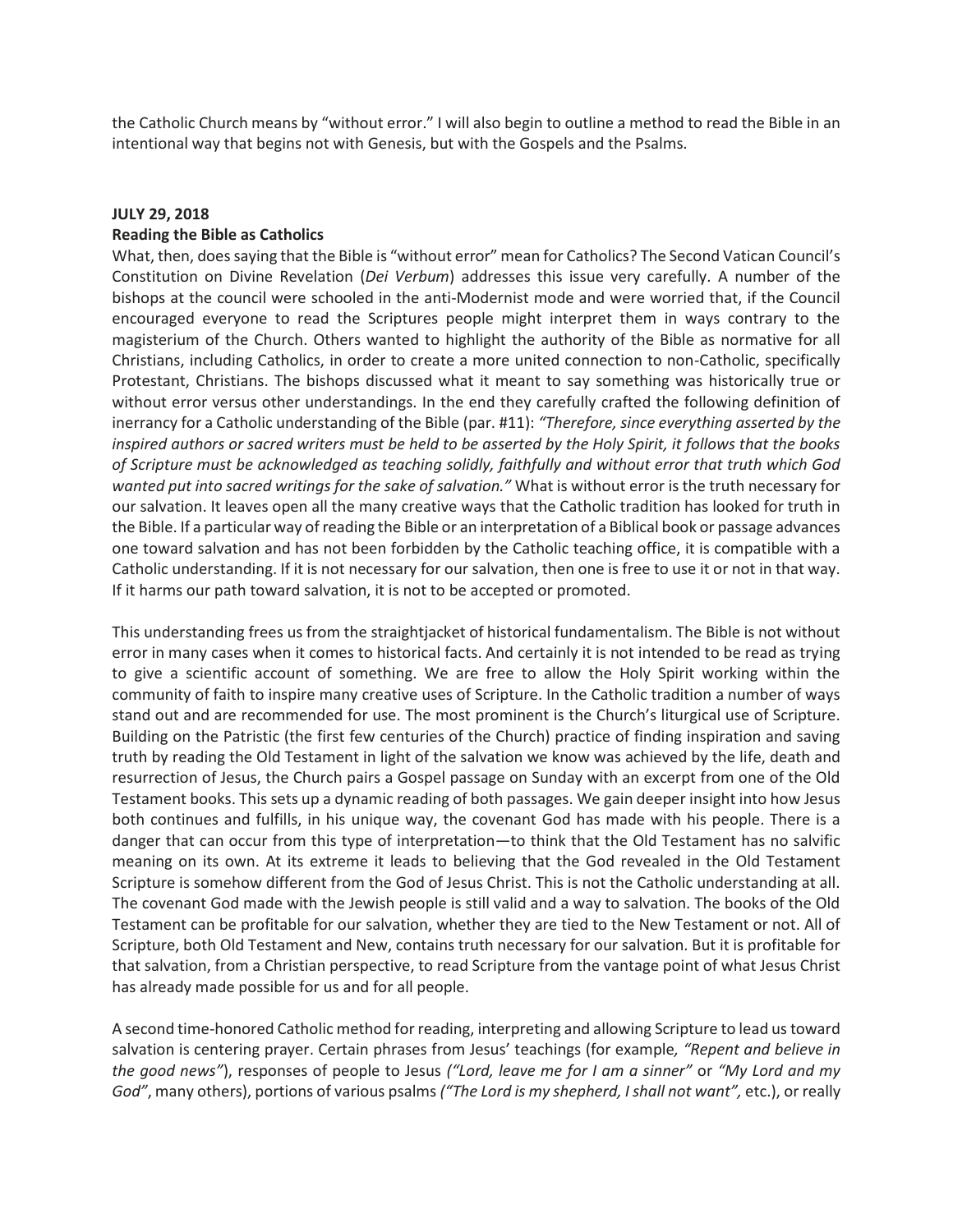any short excerpt from the Old or New Testament writings (for example, *"and God saw that it was good"* or *"behold, I make all things new*" and so on), are easily memorized and can become part of a rhythm of repetitive prayer. Prayed again and again, tied to an atmosphere of controlled breathing and quiet, letting everyday thoughts fade from our attention, coming back to what some would call a biblical mantra, helps center one's spirit through an inspired passage of Scripture. In turn this enables us to let go of all that is unnecessary, anxious, and too busy in our lives. Perhaps the most famous such use is called the Jesus Prayer or "Prayer of the Heart" which focuses the person praying on the mercy of God present in Jesus. It can be as simple as *"Lord Jesus, have mercy on me*" or even just the words "*Jesus, mercy.*" One traditional phrasing is *"Lord Jesus Christ, son of the living God, have mercy on me a sinner.*" It can be repeated as often as necessary to quiet one's inner spirit, which in turn helps a person to center themselves on Jesus and his loving mercy. The use of the Hail Mary in the rosary is very much aligned with this tradition. The first half is a reworking of a couple of New Testament phrases, and the whole prayer, repeated in threes or tens allows one to center oneself in prayer to the point where the focus is not on the words of this prayer but on one's heart open to and trusting in God.

A third Catholic use of Scripture for our salvation is called *lectio divina ("divine reading")*. It grows out of the Benedictine monastic practice of reading and praying the Scriptures. It allows one to read any part of Scripture not for sheer interest in what the author was saying, but as a present, living Word that can touch our hearts and lives here and now. A passage from Scripture is read. This can be done more than once and, in fact, works best in my experience if read at least three times. The first time, relatively slowly to let one's mind grasp all that is being said. The second time, much more slowly to focus on any words, phrases or images that the reading is triggering in one's mind and heart. The third, at the slowest pace, to let just one such word, phrase or image come to the fore. In fact, if something does trigger a strong sense, then one need go no farther into the passage. This way of reading, of triggering some present connection to the biblical Word, then leads into meditation on what has come into one's mind and heart. This in turn opens one to prayer: thanksgiving, gratitude, adoration, sorrow, intercession—the type of prayer dependent on what the reading triggered in meditation. As the prayer is exhausted one is left with silence, a contemplative silence, of just sitting quietly with no words or images necessary. Just being. If one gets distracted, then re-focusing on the biblical word or phrase can re-start the cycle of meditation, prayer and contemplation. This way of using Scripture and style of prayer can be learned and so one can become better at it the more one practices it. It is an excellent way to prepare for the Sunday readings, reading and praying them in this way of the *lectio divina*. The point of Sunday's Liturgy of the Word is not to examine what is happening on an historical level in the readings, but to find a living connection to something within the readings that allows God's Word to be with us.

A fourth way of using and interpreting Scripture comes from the Jesuit practice of imaginative prayer. It leads not to quiet contemplation where thoughts and ideas fall away into silence, but to an active (and at times even physical in the sense of sounds, smells, and sights) contemplation on the passage in question. In this regard certain parts of Scripture are better for this than others, with the Gospel stories of Jesus' ministry being the most often used. Like the Benedictine tradition, one reads a passage more than once, and again, at least three times seems to help, each time more slowly. Unlike the Benedictine lectio divina one does not stop at a word or phrase or image that comes to mind. Instead a person actively puts oneself into the scene of the story. A slow, meditative reading, repeated as necessary, allows a person to "thicken" the scene, to begin to imagine the people, their faces, sounds, smells, and sights that might have been there. Note that it is not important that this be literally what was going on. We trust in the present reality of the Spirit of God to use our own reality, including our own psychology, to open up an encounter with God and especially with Jesus. As you enter into the scene, you begin to notice where you "are" in the scene. Sometimes it is in the crowd, at times as one of the disciples, even at times you find the Spirit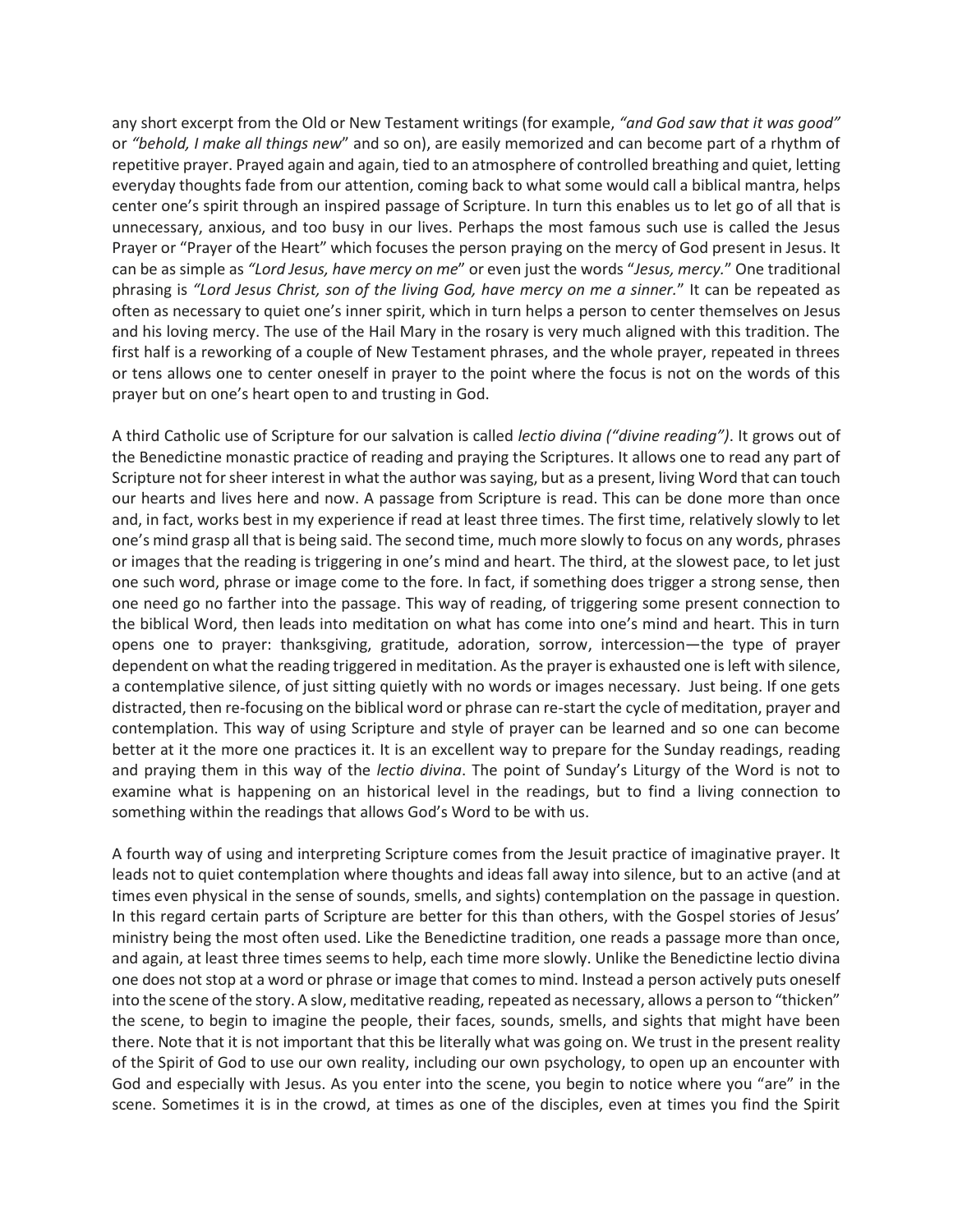inviting you to inhabit the character of Jesus. In that way the same passage can have different meanings for different persons and, for the same person, one can re-read the same passage and find oneself drawn into it in different ways.

The second through fourth ways mentioned above do not lead to **the one and only** biblical truth of a passage from the Bible, but to a living encounter with the Word of God, using the inspired nature of Scripture and the trust that it is without error for our salvation. One caveat, however, if one gets an interpretation that is life-changing, as sometimes happens. For example St. Anthony, the desert father, hears the words from Scripture "*If you want to be perfect, go, sell what you have and give to the poor, and you will have treasures in heaven"* as a direct command to change his life. This in turn leads him to sell his property, put his sister in a community of women, and spend the rest of his life in the desert as a Christian hermit. When it comes to such life-changing decisions, it is very important to test one's interpretation of the Scripture in question by seeking guidance from a mature, prayerful Christian. In other words, be sure to have some sort of spiritual direction if you are hearing in your heart the need for a radical change of life!

There is also the use of the Bible for deepening our theological understanding of God, Jesus, the Holy Spirit, the Church, eschatology (the "last things"), Christian anthropology (sin, grace, etc.) and for safeguarding Catholic doctrine. In this area it becomes very important to learn what the author(s) themselves were trying to convey, and not just rely on our personal experience of the biblical passages in question. More next week.

#### **AUGUST 5, 2018**

### \* **Reading the Bible as Catholics (continued from last week)**

Last week I discussed several ways that our Catholic tradition interacts with the inspired Sacred Scripture as a living Word, opening us to the salvation God wants us to experience in and through Jesus. These various ways invite us to use the Bible as integral to our spiritual life. We are encouraged to read the Bible, pray with it, and allow its inspired nature to open up areas for reflection and meditation. None of these ways lead to one, normative interpretation of a specific passage of the Bible. Instead they typically lead to Christ-centered insights, or open up thoughts about how to live one's life more faithfully here and now. At times they allow for what has been called a "mystical" sense of Scripture, experiencing through one's praying and meditating a deep communion with God.

However, in our Catholic Tradition we do have doctrines of faith, often confirmed by a particular ecumenical council or unbroken tradition, which are normative. We believe such doctrines to be grounded in the Sacred Scripture in some way, and at times will guide our interpretation of certain passages of Scripture. An example would be our understanding of God as always and only one God, but whose divine nature is revealed as three Persons—Father, Son (or Word) and Spirit. There are a number of Scripture passages that are suggestive of this. For example, at the end of the Gospel of Matthew, when Jesus commissions the disciples to go and make disciples in all the nations, *"baptizing them in the name of the Father, and of the Son, and of the Holy Spirit."* In the early Church this Trinitarian practice was tied to baptism, but there was not yet an agreed understanding of just how the unity and relationship of Father, Son and Spirit were to be understood. The New Testament writers themselves might not have (probably did not have) a very nuanced theological understanding of the nature of God. In the very early Church, as long as a person believed that Jesus was God's Son in a unique way, but also truly human and was the divine instrument of salvation, she or he could interpret those Scripture passages in any number of ways. But once the Church doctrinally defined its understanding of the Trinity during the  $4<sup>th</sup>$  century ecumenical councils, such a variety of interpretations of Scripture was no longer seen as legitimate for the Church.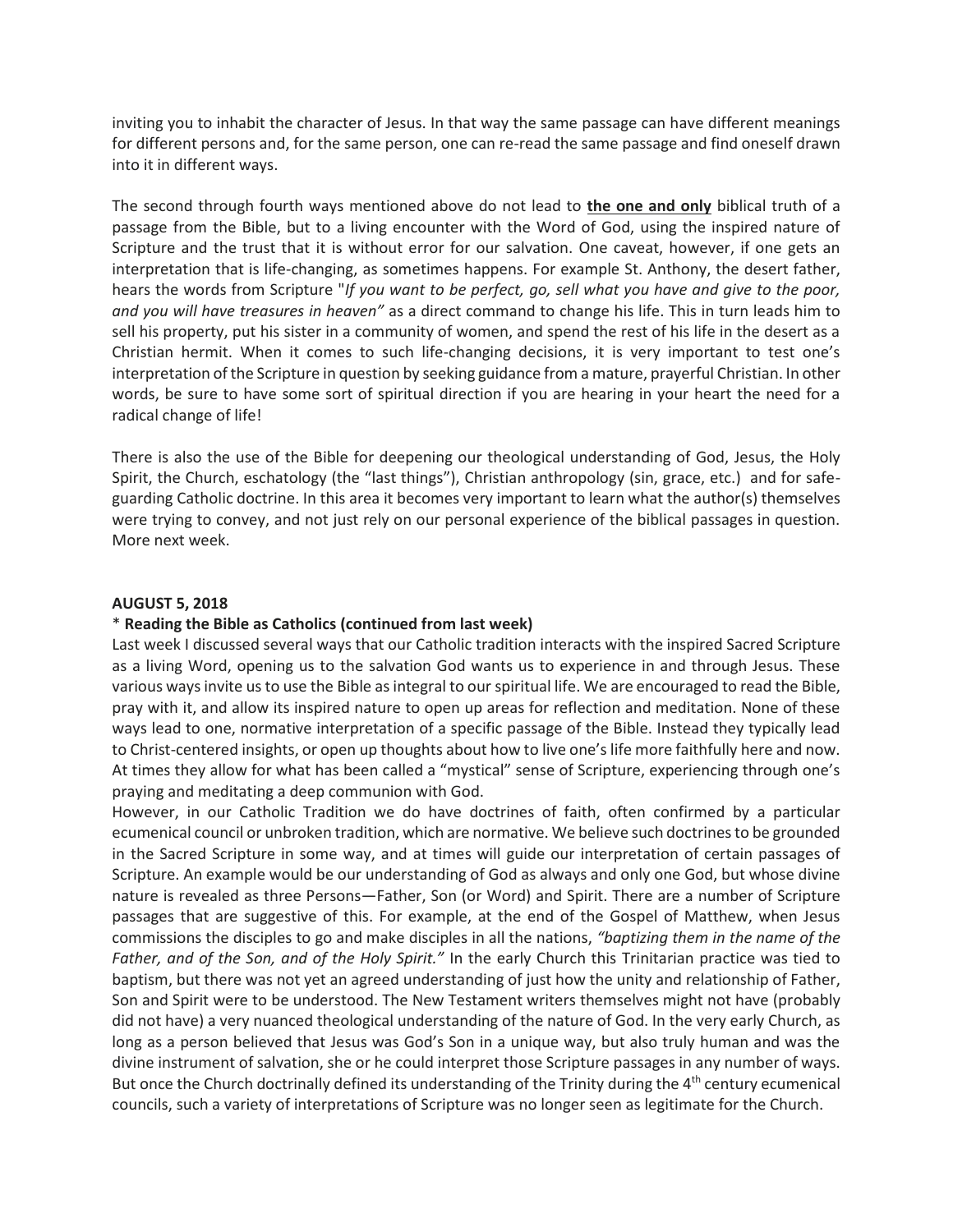This means that a Catholic use of Scripture supports what is called the "development of doctrine." Even though the Scripture writers themselves need not have had our understanding of a doctrine of the faith, we can discern in their understanding a kernel of that truth, and there is nothing in their writings which directly contradicts that Catholic doctrinal understanding. For that reason the Church has always considered it important to start with what is called the "literal sense" of Scripture—what the Scripture writer(s) is trying to convey. This is very different from a fundamentalist view discussed in a previous column. For example, the anonymous author of the book of Jonah was writing a fun story about a fictional character, Jonah, called to be a prophet by God, who initially runs as fast and far from what God wants him to do as he can. In other words, the "literal sense" of the book of Jonah is not that there was an historical Jonah, or that someone really did live in the belly of a fish for three days. Rather, the "literal sense" is that the author is inviting readers into a fictional story that will help them understand what it means to be called by God and to respond to God in faith.

The Church begins with the "literal sense" in its development of doctrine when it comes to using Scripture to support a doctrine of the faith. For example, in Luke's Gospel Mary questions her being pregnant*— "How can this be, since I have no relations with a man?"* Taking the Gospel as a whole, it seems to being conveying both that Mary is a virgin at the time of Jesus' conception and that she is the ideal disciple who is fully open to saying "Yes" to all that God asks. This allows the Church not only to affirm the core doctrine of Jesus' virginal conception, but also to experience a development of doctrine with regard to Mary's being a virgin here entire life ("perpetual virginity"). Even though there is no explicit Scriptural passage on Mary's perpetual virginity—and in fact some passages on their own such as those that talk about the "brothers and sisters" of Jesus might most easily be interpreted as suggesting Mary had other children the Church's tradition, both in the eastern Church (Orthodox) and the western Church (Roman Catholic), has allowed for a development of doctrine in regard to Mary's life-long virginity. This doctrine finds its kernel in the virginal conception and is not contradicted explicitly by any Scripture passage and so is allowed as authentic doctrine on the principle of the development of doctrine. The Church has gone beyond a general "seal of approval" for using these passages to deepen one's personal experience of salvation to insisting that it is inspired and without error for what it says about Jesus' virgin birth and Mary's full openness to the Spirit of God in her life-long virginity. As a consequence, this means there has to be another interpretation about the passages that talk about Jesus' "brothers and sisters." In the western tradition they have usually been seen as cousins and more removed blood relations of Jesus. In the eastern tradition, they have usually been seen as children of Joseph from an earlier marriage. There is no definitive Catholic doctrine on who they are. But it is interesting that both ancient Church traditions accept the doctrine of Mary's life-long virginity and this has influenced the interpretation of certain passages of Scripture accordingly.

In the last century or so, biblical scholars have developed more sophisticated tools for uncovering the process of how the books of the Bible were put together. These tools include a better understanding of what the underlying text of Scripture would have looked like in its original Greek or Hebrew form; a recognition that most of the books of the Bible are not a product simply of one author, but an amalgamation and editing of many separate authors and sources; that various forms of writing have to be read with different rules of interpretation (reading history is one thing, reading a Gospel is another, for example); and the final editing of various books of the Bible was done not to preserve some ancient memories, but to help the people of a contemporary community better understand what God was trying to say to them. These methods, often named under the term "historical-critical method," have been invaluable for gaining a better understanding of the Bible and uncovering insights into the literal sense of the Scripture. At the same time there is the danger inthinking that because one has uncovered some of the underlying sources and forms and redactions that went into a biblical writing, one has come to the "true" meaning of the Scripture passage. And that is not the case. The Catholic understanding is that the final writing as we have it in the original Greek, Hebrew or approved translation, is inspired. Historical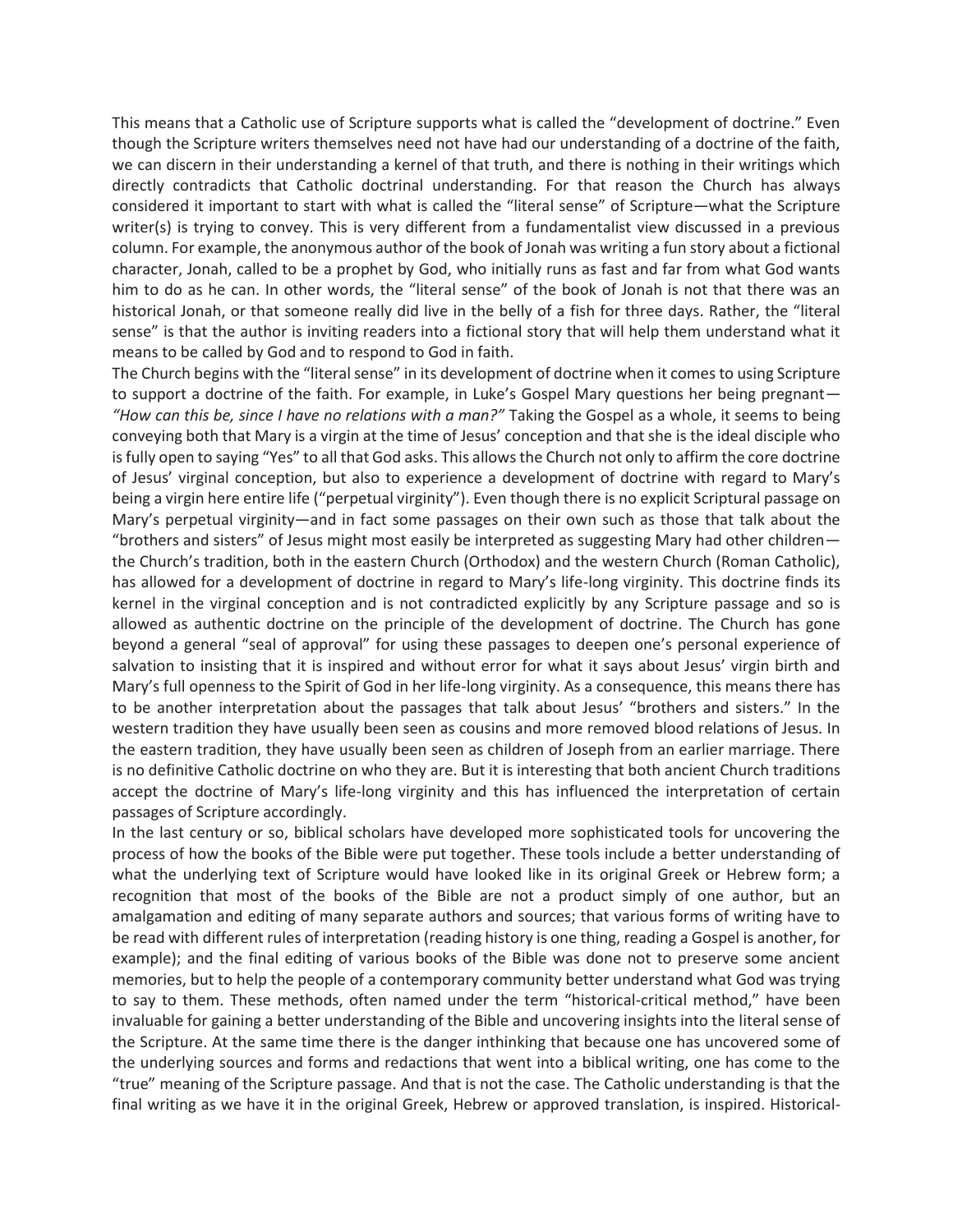critical methods are invaluable but not determinative for the truth in Scripture necessary for our salvation. In recent decades further methods to help with understanding the literal sense have emerged, including what is called "canonical criticism." This last method takes the finished product of the Bible in its entirety and explores insights that emerge when looking at various words, images, phrases throughout the entire Bible and not just within one passage or writing. All of these methods, taken as a whole, point to the importance of using a translation of the Bible that offers some guidance in these areas if one wants to understand the writings of Sacred Scripture in the fullest manner possible.

So, how should the "average" Catholic go about reading the Scriptures, especially if one has never read the whole Bible before? How might one deepen one's ability to allow the Word of God through Sacred Scripture to shape one's life? That will be the final focus of these articles.

## **AUGUST 12, 2018**

## **\*READING THE BIBLE AS CATHOLICS (CONTINUED)**

All the previous columns on the Bible were meant as background to what I think is the most important point. **As Catholics we are encouraged to embrace the Sacred Scriptures as central to our lives, to read and pray with the Bible daily if possible.** The Old and New Testaments are our inspired Scripture, without error when it comes to what God intends for our salvation, and the heart and soul of the Catholic Tradition on all matters of faith. Here is my pastoral advice on how to go about reading the entire Bible, bringing it into one's spiritual life.

**1. Get a Bible**. At least one sturdy Catholic study Bible that will withstand many page turnings, allow for writing in the margins and other notes, and will weather a number of years. What version should one buy? In its official pastoral advice over the centuries the Church has long encouraged what is called the Vulgate translation. This goes back to St. Jerome's translation of the Hebrew and Greek into Latin in the 4<sup>th</sup> century with some revisions over the years. It is still able to be used in one's personal spiritual growth, but any English translation of the Vulgate makes it a translation of the Latin, which is itself already a translation. It is not the translation that corresponds most closely to what we use on Sunday. And, it does not correspond as closely to the best understanding of the underlying Greek and Hebrew text, as do the other translations mentioned.

Over the past fifty years scholars have gone back to the original Greek and Hebrew texts, as they can be best reconstructed, and have made translations directly into a modern language. The most often used translation has been the Revised Standard Version and it is available in a Catholic edition (remember that Catholics and Protestants differ on the status of several books of the Old Testament). The Canadian bishops authorized the use of this translation in their liturgies and so it is a solid translation. A few years ago the publishers put out a "New Revised Standard Version" translation, which makes the language more contemporary and tries to minimize unnecessary gender-specific pronouns. This also has a Catholic edition and can be used in one's prayer, though the bishops have not authorized it for any liturgical use. Another group of translators, mostly connected to Christian Reformed churches, wanted to modernize the King James translation of the Bible (because its language has become quite stilted to our ears) and thought the New Revised Standard version much too contemporary and shallow in its choice of language. They came up with the New International Version of the Bible. It adheres a bit more closely to the wording of the underlying text, and so is a good study Bible, but it still sounds a bit stilted at times and so is not as conducive for prayer and meditation. I am not aware of any Catholic edition of the New International Version at this time. The bishops of the United States authorized a new translation from the Greek and Hebrew called the New American Bible and used much of it as the basis for the liturgical readings. There are a number of Catholic study editions for this Bible which are worthy of use. It has since been revised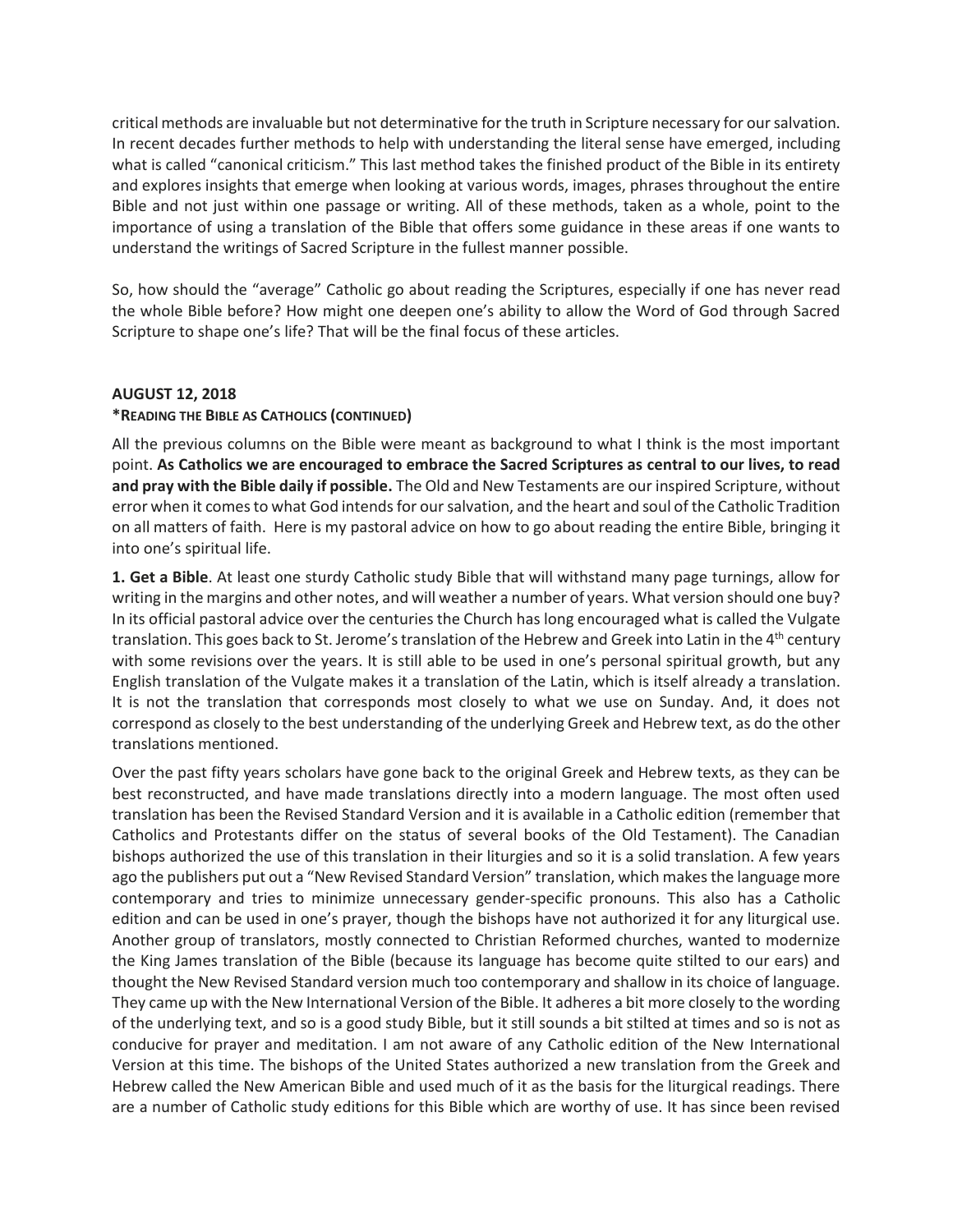into the New American Bible (revised edition), but (unfortunately from my perspective) it does not correspond always with the wording we use in our liturgy. The stories of the Bible would have a greater impact if the Scripture passages we use on Sunday—which are heart and soul to forming us as one communion of faith—were identical to a Bible translation one could use in one's own personal prayer.

Bottom line recommendation: find a "Catholic study" version of one of the Bible's mentioned above. A study edition contains significant amount of background material to read at one's leisure, has footnotes to help explain some difficult passages of the Bible, and approaches the inspired meaning of the Bible in a non-fundamentalist way.

**2. Begin to read and pray with the Bible by starting with one of the first three gospels—Matthew, Mark, or Luke—not with the book of Genesis.** Why? Something happens when we have entered into the gospel stories sufficiently through prayer and meditation, identifying our lives and actions with the events and sayings of Jesus, which opens up the world of the Bible in a wonderful way. When it comes time to read and pray with the Old Testament books, the solid grounding in the gospels will make those all the more meaningful. We will find ways that the gospel stories of Jesus again and again bring some passage of the Old Testament into the new light, not exactly fulfilling all the prophecies of the Old Testament, but drawing upon them and going beyond them.

So, my advice: start with one of the three, relatively similar (so similar they were given the name 'Synoptics', which means 'to see with the same eye') gospels. Because the Church makes passages from the gospels the high point of the Liturgy of the Word, you find yourself more and more attuned to the Sunday Gospel. And here is how I would read each of the gospels. Read it once all the way through in a couple of sittings. Try not to get overly bogged down in specific stories or any interpretative notes provided by your Bible. Then read the gospel again, from start to finish, without skipping, but this time using the interpretative notes at the beginning of the gospel or in the footnotes. Let this take as long as needed, though usually a week or two will allow one to read and analyze and absorb the gospel in this way. Read it one more time through all the way, in one or two sittings, letting the knowledge and familiarity you have gained with that gospel raise questions, mark interesting passages, get you reflecting.

Going over a gospel in the way described will help you get at what an earlier column called the 'literal sense' of the Bible, getting into the mind of the author and the structure that they have given to the particular gospel. Now I would encourage a reading of the same gospel yet again, but this time in a context of pure prayer and reflection, going through the gospel as slowly as you want. With each scene or passage, enter into it in an imaginative way, putting yourself within the scene somewhere and letting the images, sounds, reality come alive for you. Re-read a small passage or portion in a prayerful, meditative way, using the process of what was described in a previous column as the 'lectio divina.' In this method a word, image or phrase might be sufficient to sustain your prayer that day. Come back to that passage as long as it stays fresh and you find the passage speaking to your heart. Move on to the next passage, when that isn't happening. Slowly, even very slowly, go through the one gospel from beginning to end in this way. It might take a few weeks to go through an entire gospel if you give about a half hour a day to this type of prayer and reflection. But when you have finished, you will know the gospel, not only in your head (in terms of how it is structured, what follows what, etc.) but also in your heart.

The Gospel of John, in my opinion, would be the last of the four Gospels to read. It is structured very different from the other three and presents a much more divinely empowered view of Jesus. Structured as a series of encounters with Jesus, the living Word, your previous praying with the gospels will make you well-suited to enter into John's gospel. Begin with the poem on the Word becoming flesh in the first chapter and then move through the Gospel of John in the same manner as suggested above, eventually meditating on each passage slowly and prayerfully. Do this for each gospel and God's Word will forever be able to speak to you at every Mass.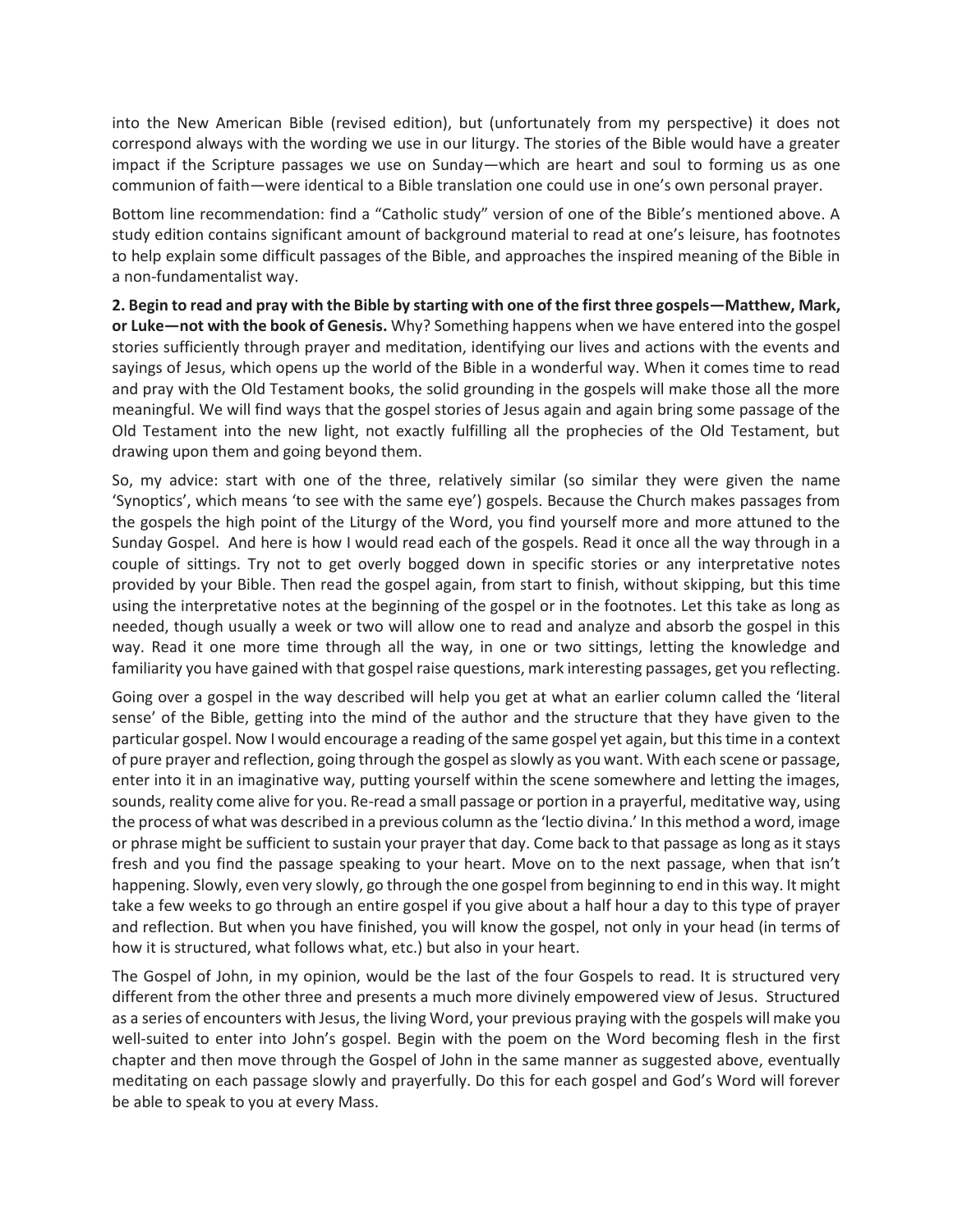**3. Begin reading and praying with the Old Testament through the Psalms**. Again, I would not begin with Genesis but save the first set of books of the Bible for later. The Psalms were acclaimed by both the Jewish assembly and the Christian assembly as divinely inspired poems or songs, which allow one to express every emotion of the heart. There are psalms of praise, of sorrow and lament, of joy and hope and trust, of complaint and anger, of discouragement and despair. The Psalms are themselves poetic prayers and so lend themselves to personal prayer and meditation immediately. Moreover, in the course of reading and meditating on the psalms one will be connected to all the significant events of salvation history up to the time of Jesus—creation, slavery, exodus, the land, the kingdom, exile, salvation.

After getting well acquainted with one of the Synoptic Gospels, I would begin alternating one's prayerful use of Scripture between the other gospels and the Psalms. The Psalms even lend themselves to being read aloud. Let the words and emotions they capture speak to your heart. Each psalm can be treated as described for the gospels above. Read a psalm all the way through a few times, including one time using a good study edition, in order to prepare one for a more prayerful, meditative use of the psalm. Then begin a slow, meditative praying of the psalm, moving to the next line or phrase only when it feels there is nothing more to reflect. The psalms do not have to be read in the order from 1-150, and there is a divergence in how the psalms are numbered between the Catholic and Protestant approach, though nearly all new contemporary translations have the same numbering. So skip around, but if the goal is to do a complete reading and meditating on the whole Bible, there is nothing wrong with taking them in order all the way through.

The above suggestions, done daily, would take a little over a year to complete. That might seem so slow and ponderous, but I assure you your prayer life will come alive and your Sunday experience will be enhanced. You will not only know the gospels and Psalms, but you will have more knowledge of the entire Bible than you realize. Now one is ready to read and absorb the rest of the Bible, in most cases moving through it more quickly than with the gospels and psalms. I will finish next time on a suggested order for the remainder of the books of the Bible and add a few final comments.

## **AUGUST 19, 2018**

# **\*Reading the Bible as Catholics (conclusion)**

Last week I suggested the following steps if you want to read the entire Bible and be ready to use it for prayer and insight.

**1.** Get a good Catholic Study Bible so you can have sufficient background and notes about the various books in the Bible and some of the passages. I think the two best options at present for this are the New American Bible (revised edition) and the Revised Standard Version. Both have been published in Catholic Study Bible editions.

**2.** Begin reading the New Testament choosing one of the first three Gospels—Matthew, Mark or Luke.

**3.** Begin the Old Testament reading with the Psalms. In prior articles I also suggested ways to pray with such readings and estimated that it would take about one year to do the above if you don't rush the process but let each of the books lead you into meditation and connection to your life. What then?

**4.** Begin a weekly reading and meditating on the Sunday readings, in addition to reading other books of the Bible. In the end, a Catholic reading of the Bible is always aimed at the living Word which God wants to plant in our heart at Eucharist. These readings can be found online at the usccb.org website, but you are welcome to take one of the *Sunday Word* books home for personal use. The books are located in the racks at the back of the church. Our bulletin lists the readings as well under "Masses for the Week." Having gone through the Gospels and the Psalms in a detailed way, you will be well prepared for the snippets of